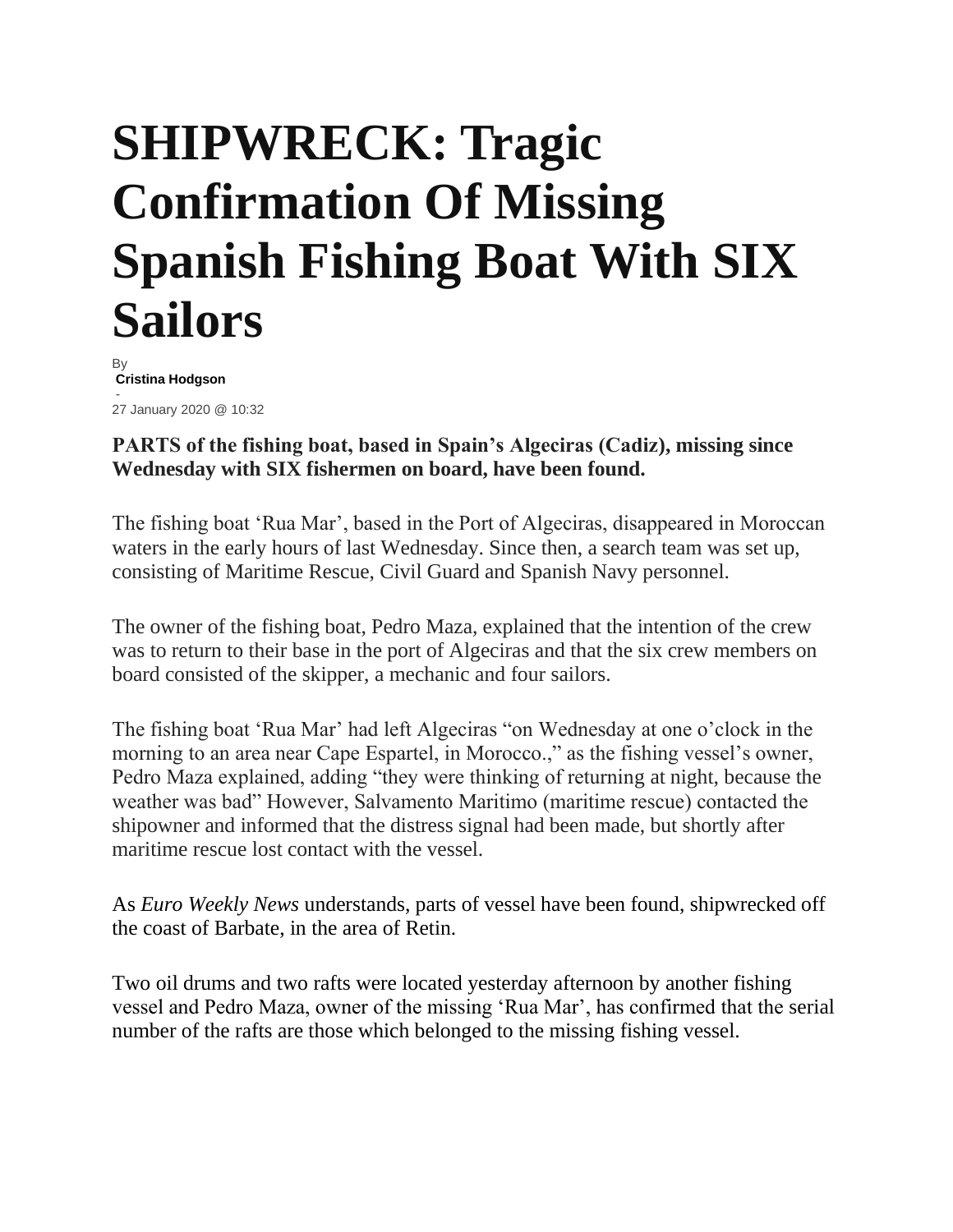A spokesperson from maritime rescue has stated that "the shipwreck of the vessel is confirmed 'almost one hundred percent'" adding that the underwater search will be intensified "once the necessary equipment is available," without ruling search "by sea, land and air" as "the hope that some survivors may appear" remains open.

The underwater search will be aided with the use of both a sonar and an underwater robot.

The collision with a merchant ship has been ruled out as a hypothesis, since none of the routes of those who passed through that area coincide with the point and time at which the radio distress signal was activated.

Spanish Navy tweeted: *"Our maritime action ship #Relampago is incorporated with @salvamentogob to the search for the fishing boat from Barbate"*



**[Armada Española](https://twitter.com/Armada_esp)** ✔ [@Armada\\_esp](https://twitter.com/Armada_esp)

Nuestro buque de acción marítima [#Relampago](https://twitter.com/hashtag/Relampago?src=hash) se incorpora con [@salvamentogob](https://twitter.com/salvamentogob) a las labores de búsqueda del pesquero pesquero barbateño [#RuaMar,](https://twitter.com/hashtag/RuaMar?src=hash) desaparecido esta madrugada.

El [#Relámpago](https://twitter.com/hashtag/Rel%C3%A1mpago?src=hash) permanecerá toda la noche en la zona[.#BuenasNoches](https://twitter.com/hashtag/BuenasNoches?src=hash)

[304](https://twitter.com/intent/like?tweet_id=1220805188417703936) 14:26 - [24 Jan 2020](https://twitter.com/Armada_esp/status/1220805188417703936) [Twitter Ads information and privacy](https://support.twitter.com/articles/20175256)

76 [people](https://twitter.com/Armada_esp/status/1220805188417703936) are talking about this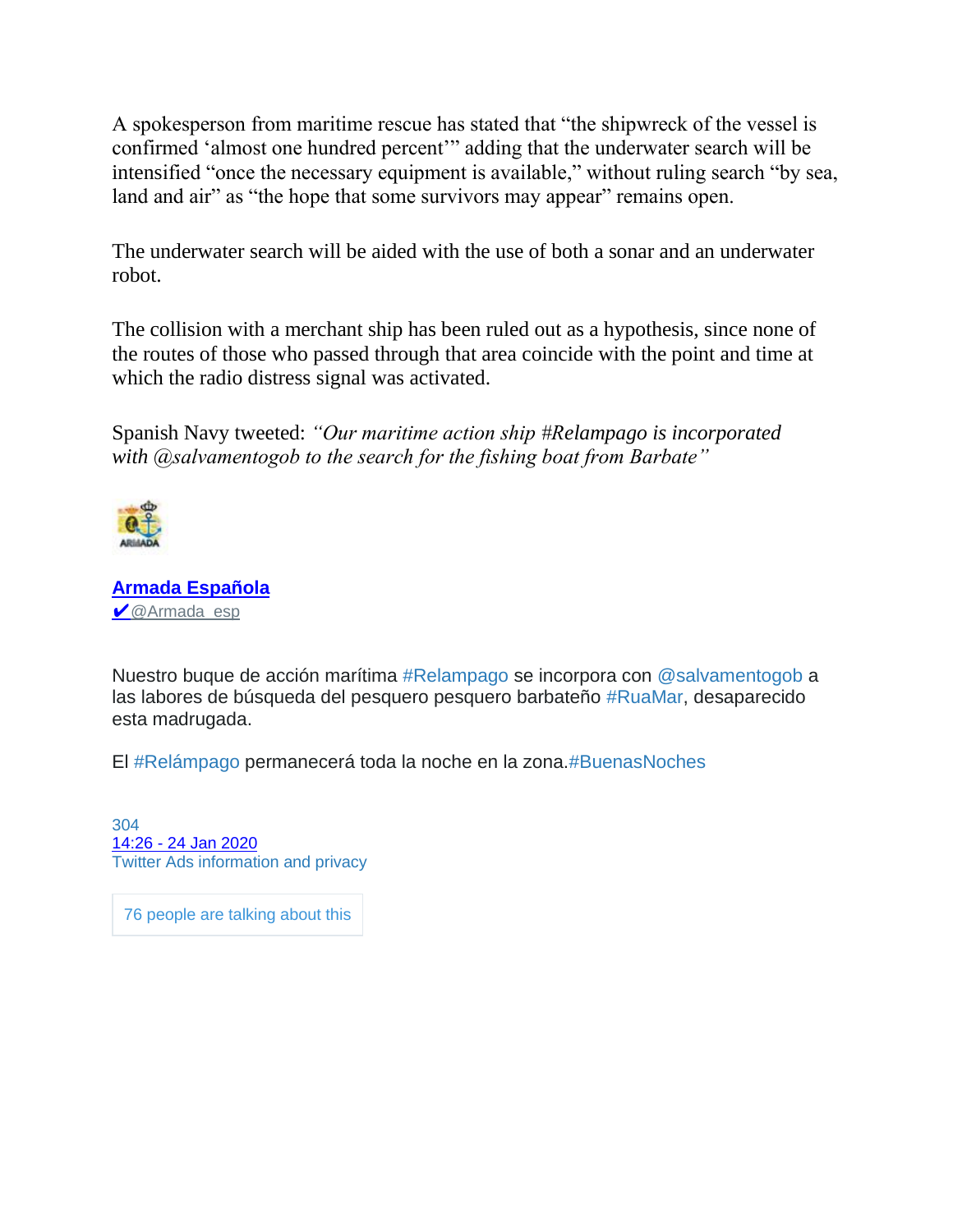## **TRAGIC DISCOVERY IN SPAIN As Body Of 'Rúa Mar' Skipper Found**

By **[Cristina Hodgson](https://www.euroweeklynews.com/author/cristina-ewn/)** - 27 January 2020 @ 19:37

**THE appearance of the body confirms the hypothesis of the shipwreck of the fishing boat, which has be**en missing since last [Wednesday](https://www.euroweeklynews.com/2020/01/27/shipwreck-tragic-confirmation-of-missing-spanish-fishing-boat-with-six-sailors-sunken/)

A sports boat has found this Monday morning the lifeless body of one of the six crew members of the Rúa Mar, the fishing boat from Cadiz that disappeared in the early hours of last Wednesday, according to the Government Sub-delegation.

The body, which has appeared in the waters of Tarifa, belongs to the skipper of the boat, Javier Maza, 52, confirmed by his brother Pedro, who is also the president of the Andalusian Federation of Fisheries Associations (Faape). Another of his brothers, Angel, 60, was the mechanic and was also on board the boat.

The relatives of the sailors have been transferred to Tarifa to identify the body, which was located near land at about half past one in the afternoon.

The search is being aided by the appearance of a leak of fuel oil on the surface of the sea, which allows the search party in the area to be constantly alerted of the ship's position, an area that is far from where the radio emergency alarm signal was given, 28 miles west of Cape Escardiel, according to sources close to the investigation.

The priority now is to find the wreck and refloat it. Helicopters and air planes from Maritime Rescue and the Guardia Civil are working in the search as well as fishing boats from Barbate and Algeciras, the SAR Mastelero and the Navy's Lightning Ship by sea. The underwater search tasks to try to locate the Rúa Mar are carried out by the Sasemar Clara Campoamor, which has on board the underwater robot and the sonar of the Spanish Oceanographic Institute. In addition to this work, the Navy ship Tofiño has already begun to carry out underwater soundings. The fishing boat, according to the same sources, is at a depth of approximately 330 metres.